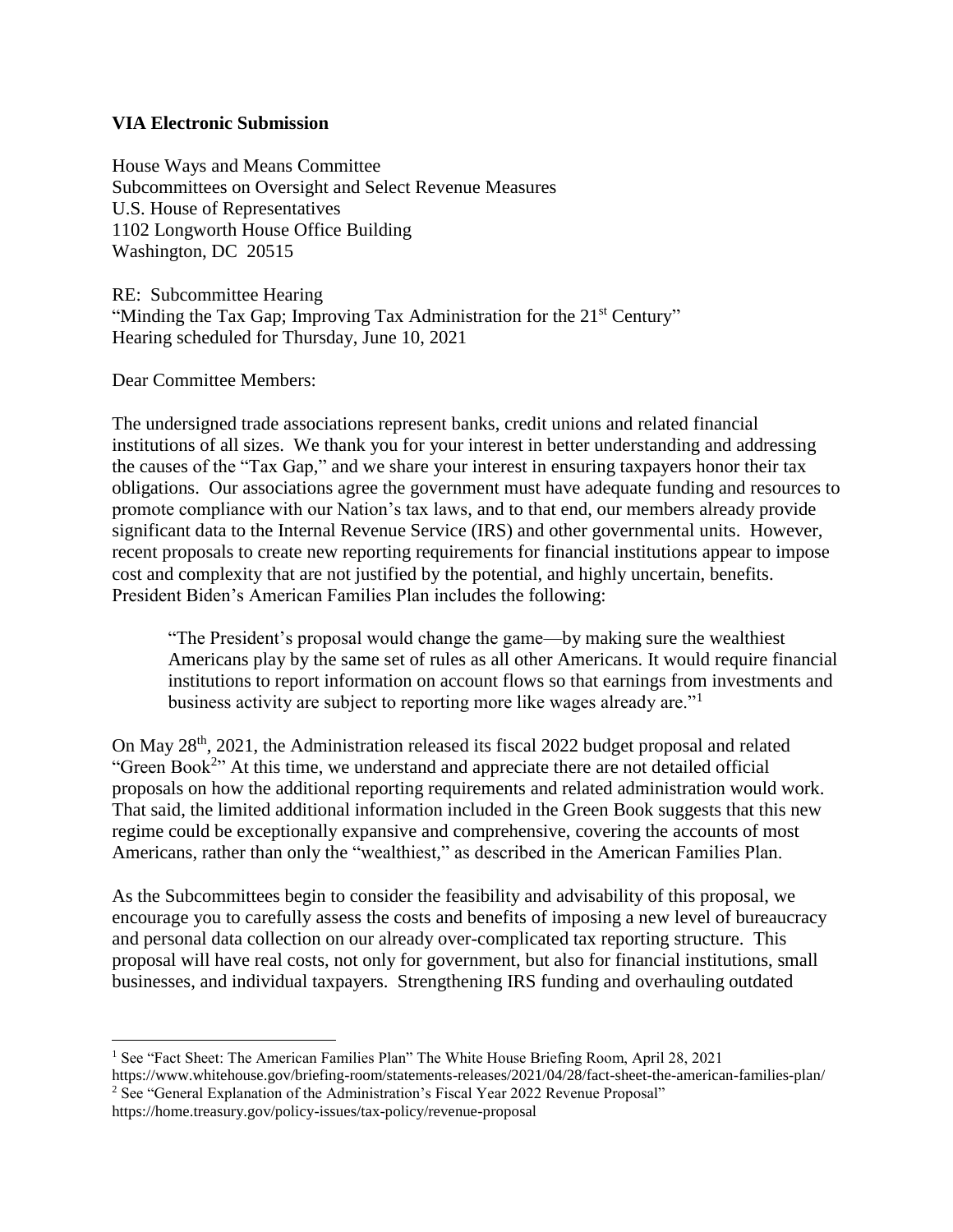technology to use existing information reporting to facilitate *targeted* auditing of questionable tax returns is a much more efficient and effective approach to closing the tax gap.

#### Financial Institution Reporting is Already Robust.

Considering all the existing tax and other compliance reporting responsibilities already borne by the financial services industry (Forms 1099, Schedule K-1s, Suspicious Activity Reports, Currency Transaction Reports, FBARs, etc.), we have reservations regarding the efficacy of yet another reporting requirement. For example, earnings from investments, including brokerage and retirement accounts, is already subject to comprehensive information reporting. The existing reporting captures all taxable events, including sale and distributions, via, amount others, Forms 1099-INT, 1099-DIV, 1099-B 1099-R and 5498.

We respectfully suggest that further cost benefit analysis is necessary before moving forward with this proposal. For example, it is not clear that the proposed information reporting requirement would materially improve the IRS's ability to identify non-reporters or generate deterrence for non-reporting over and above the tools already at their disposal. We urge policymakers first to ensure that the existing framework of information collection and oversight is being fully utilized before adopting new requirements as this proposal could give rise to millions of new Forms 1099. A recent GAO report suggests some existing data is not used due to resource constraints.<sup>3</sup> Further, in testimony before the Senate Finance Committee, fmr. IRS Commissioner Rossotti stated, "For example, the IRS today cannot efficiently evaluate information on 40 million K-1 forms, on the 1099-K reports from payers, or on submissions required by FATCA. Modern technology can effectively use this information to identify potential deficiencies."<sup>4</sup>

In addition, previously enacted policy initiatives aimed at helping to close the tax gap are already at work and likely starting to have an impact. For example, hundreds of millions of dollars have been expended to comply with the Foreign Account Tax Compliance Act (FATCA), which requires reporting on foreign bank accounts designed to address one of the main sources of unreported and underreported income.

# Creating a New Reporting Structure is Not as Simple as it Sounds.

The costs and other burdens imposed to collect and report account flow information could surpass the potential benefits from such a reporting scheme. New reporting would appear to require material development costs and process additions for financial institutions, as well as significant potential reconciliation and compliance burdens on impacted taxpayers. For example, reporting total gross inflows and outflows would require a new reporting paradigm for depository institutions, which necessitates system changes to collect the information. The contemplated reporting appears to be required for virtually all accounts, even loan accounts and account transfers. Further, there would be an expansion of the types of entity account holders subject to reporting, including corporations. Finally, the proposal is unlike current 1099 reporting in that the number can not be simply inserted into the clients' tax returns. The addition

 $\overline{a}$ 

<sup>3</sup> GAO Report 21-102; Tax Administration "Better Coordination Could Improve IRS's Use of Third-Party Information Reporting to Help Reduce the Tax Gap" (December, 2020).

<sup>4</sup> See "Testimony of Charles O. Rossotti before the Senate Committee on Finance"

https://www.finance.senate.gov/imo/media/doc/SFC%20written%20submission%20final05082021.pdf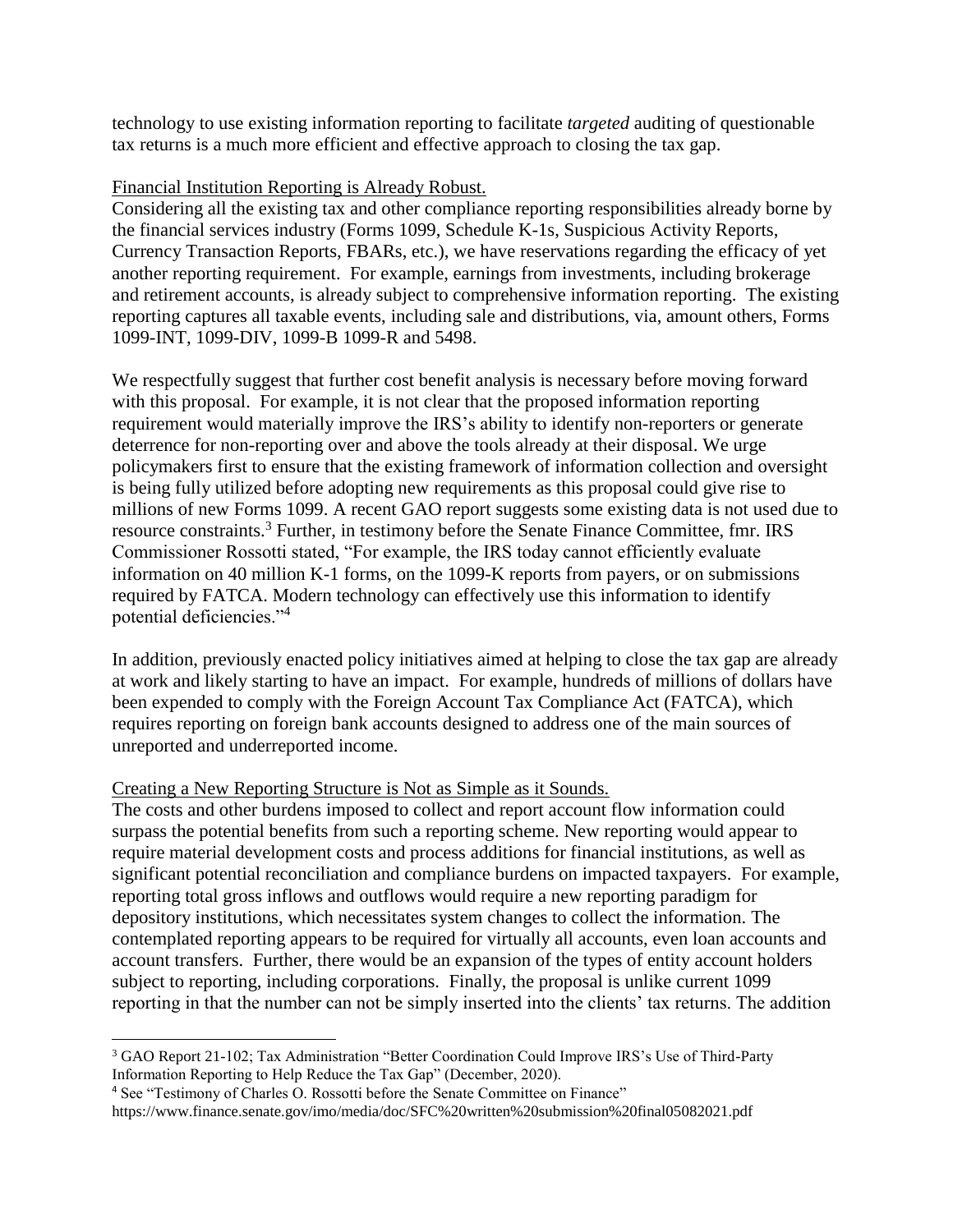of gross receipts and withdrawals is likely to substantially increase tax preparation time and costs for a large number of taxpayers. In sum, these changes would be significant and complex.

System changes needed to address the myriad challenges that arise when trying to apply a new statutory construct to the complex reality of different account types, ownership and use structures would be very substantial. A few preliminary hurdles include:

- o Designing system capabilities to capture gross inflows and outflows that satisfy the prescriptive schema for information returns
- o Identifying accounts based on taxpayer identification numbers
- o Defining the entities and account holders within scope of the statute
- o Navigating privacy concerns related to joint accounts
- o Specifying definitions for beneficial owners, DBA's (Doing Business As), and "control" of an account
- o Reconciling business and personal transactions that are comingled in single accounts
- o Implementing any de minimus protocols for reporting

While the Green Book does not include a specific requirement for taxpayers to "reconcile" whatever information is provided to them and the IRS by financial institutions, it is unreasonable to assume this new reporting structure would not create a significant burden on individuals and businesses – the majority of whom will have nothing inherently suspicious about their returns. Taxpayers will want to understand what is being reported so they can be prepared for any inquiries, should they come. The additional compliance responsibilities and complexity of implementation should be carefully considered before these proposals move forward.

# Benefits of Enhanced Account Flow Reporting are Uncertain and Estimates May Be Exaggerated.

Given the substantial burden that this proposed reporting requirement could create on businesses, individual taxpayers and financial institutions, it is imperative that the benefits of implementation materially outweigh the costs and risk associated with this large-scale collection of sensitive personal financial information. Some of the estimates that have been used to derive the expected benefits from this proposal, however, may be outdated and misleading. For example, one study cites foreign bank accounts as a key source of the underreporting of income, though its underlying data were from a time period that preceded enactment of FATCA requirements to report such accounts.<sup>5</sup> Another study acknowledges the savings it projects are "optimistic" compared to those of the Congressional Budget Office ("CBO") and encourages the CBO and the Joint Committee on Taxation ("JCT") to weigh in on its policy recommendations. <sup>6</sup> We agree that it will be critical, therefore, for the CBO and JCT to independently assess the assumptions and data underlying the forecasted benefits of this proposal.

# The Scope and Scale of this Proposal will have Significant Privacy and Data Protection Ramifications.

 $\overline{a}$ <sup>5</sup> See Guyton, Langetieg, Reck, Risch, Zucman. "Tax Evasion At The Top Of The Income Distribution: Theory And Evidence" [https://www.nber.org/papers/w28542.](https://www.nber.org/papers/w28542)

<sup>6</sup> See Sarin, Summers. "Shrinking The Tax Gap: Approaches and Revenue Potential" [https://www.nber.org/system/files/working\\_papers/w26475/w26475.pdf](https://www.nber.org/system/files/working_papers/w26475/w26475.pdf)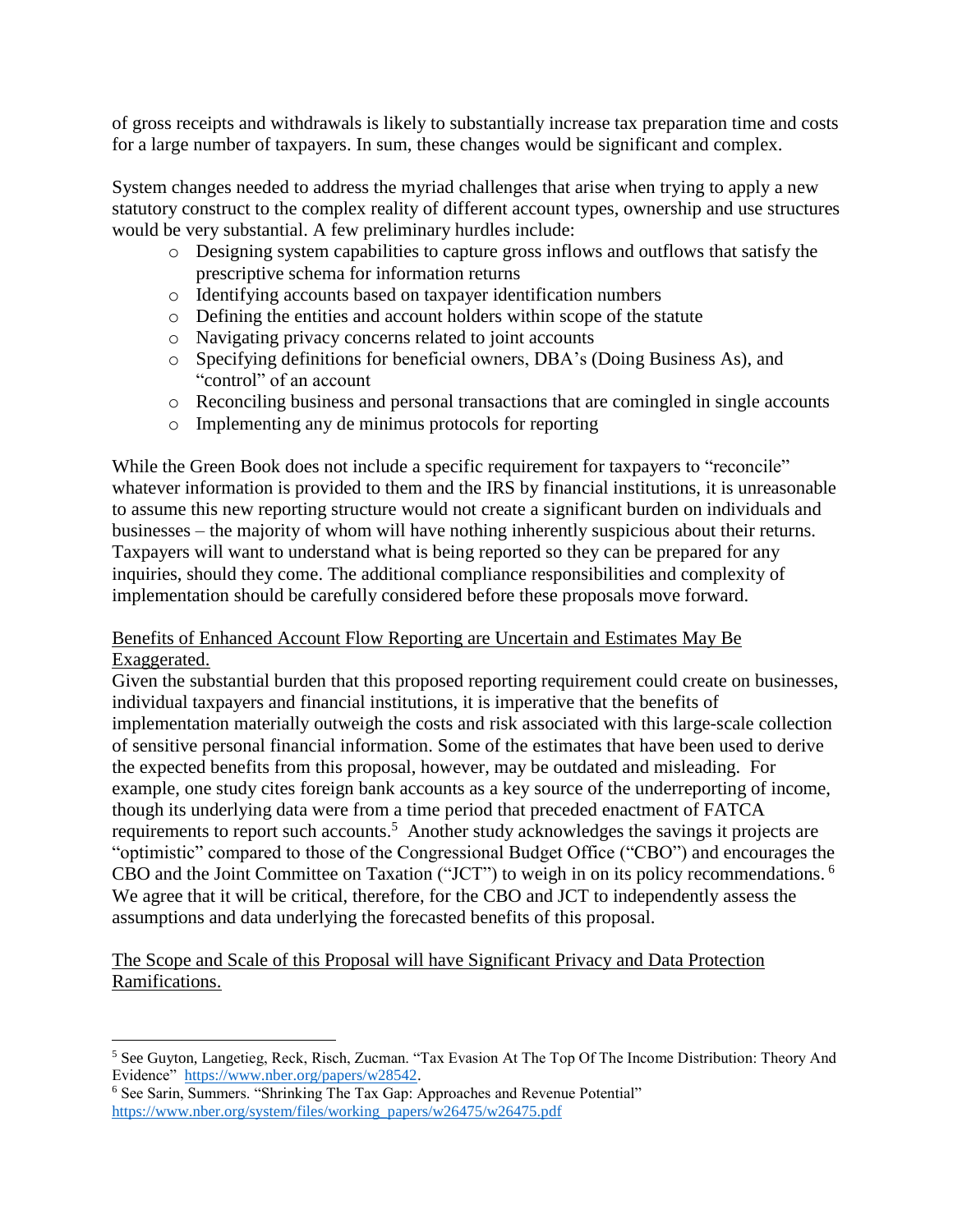If enacted, this proposal would require financial institutions and other providers of financial services to track and submit information on every account above a \$600 *de minimis* threshold. Rather than a targeted program, this proposal would create a dragnet, collecting the financial information of most Americans and requiring significant resources to build, police, and maintain. Policymakers must consider how account-holder data would be protected and whether a program of this scale and scope infringes on the American people's reasonable expectation of privacy. As noted in the Administration's Tax Compliance Agenda, the IRS experiences 1.4 billion cyberattacks annually. Unfortunately, the IRS has a continued track record of data breaches and continues to deal with the fallout of identity theft and filing of false tax returns. Adding an entirely new set of data without first ensuring the security of existing IRS records will only compound the IRS's systemic problem and expose even more customer data.

In addition to the challenges associated with protecting this new data, policymakers should consider the potential unintended consequences of leveraging bank relationships to execute such a large-scale and detailed reporting regime. Privacy concerns are already cited as one of the top reasons that individuals choose not to open bank accounts.<sup>7</sup> A reporting regime of this magnitude could exacerbate the wealth gap in this country by pushing those households on the cusp of banking services back into the unbanked and underbanked population.

Providing Enhanced Resources for IRS Audits is a More Effective, Efficient, and Fair Approach. Assuming there were enhanced resources for audits, we expect it would be standard protocol for IRS auditors to ask taxpayers to do exactly the type of account flow reconciliation apparently contemplated under the new regime. This analysis would be based on information the taxpayers already have in their possession (e.g., bank statements). Asking financial institutions to perform this role at scale, piecing together a picture of hundreds of millions of individual taxpayers' accounts, is inefficient and indirect.

As we stated earlier, we support efforts to increase compliance so that all taxpayers meet their responsibilities, but putting financial institutions in the position of reporting more information on their account holders is not the answer.

We welcome any opportunity to further discuss our policy concerns on this matter.

#### Sincerely,

 $\overline{a}$ 

American Bankers Association Community Development Bankers Association Consumer Bankers Association Credit Union National Association Independent Community Bankers of America Mid-Sized Bank Coalition of America Mortgage Bankers Association National Association of Federally-Insured Credit Unions National Bankers Association

<sup>7</sup> Federal Deposit Insurance Corporation, "How America Banks: Household Use of Banking and Financial Services [-] 2019 FDIC Survey," p. 17